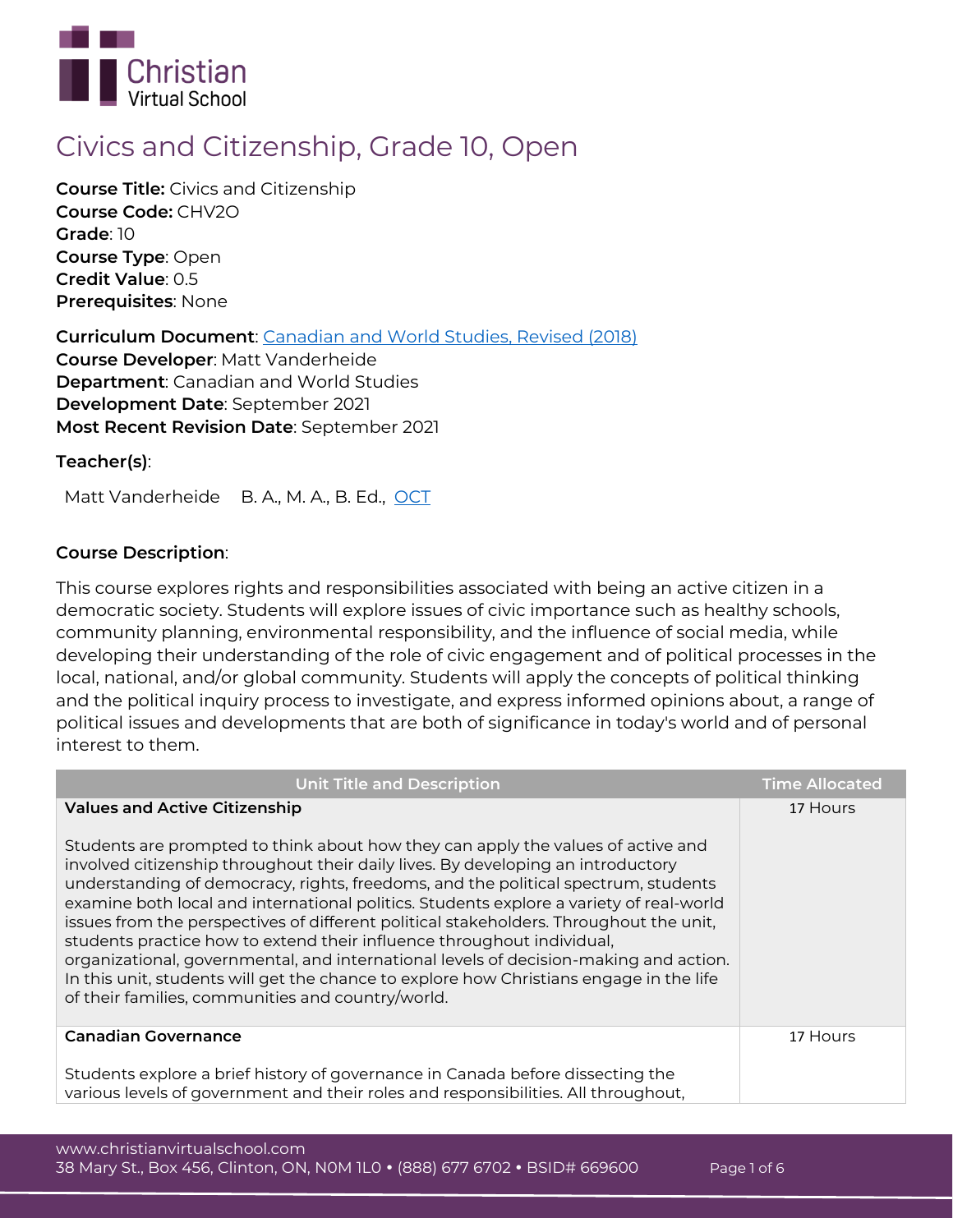

| students practice engaging with various levels of government in different ways as<br>they champion a civic issue that is of personal importance. The practical application<br>of political knowledge and civic values helps prepare students to be involved citizens.                                                                                                                                                                                                                                                                                                                                                           |          |
|---------------------------------------------------------------------------------------------------------------------------------------------------------------------------------------------------------------------------------------------------------------------------------------------------------------------------------------------------------------------------------------------------------------------------------------------------------------------------------------------------------------------------------------------------------------------------------------------------------------------------------|----------|
| <b>Branches of Government</b><br>Students conclude the course by examining the roles and responsibilities of each<br>branch of government, and their interrelations. Students use real-world examples to<br>see how bills are passed into law and how the electoral process works. Students also<br>engage in the complexity of legal interactions between the legislative and judicial<br>branches.                                                                                                                                                                                                                            | 17 Hours |
| <b>Final Assessment</b><br>The final assessment in this course consists of a presentation and final exam. In the<br>presentation, students identify an issue of civic importance that matters to them and<br>throughout the course, they develop a plan on how to effect change. The final<br>assignment is a summary of the work that is drafted as a presentation for a UN<br>conference. They explain the issue, why it is an important civic issue, how they plan to<br>address the issue, and reflect on the effectiveness of their plan. Together, the<br>presentation and exam make up 30% of a student's overall grade. | 4 Hours  |

## **Overall Curriculum Expectations**

**Political Inquiry and Skill Development**

- 1. Political Inquiry: use the political inquiry process and the concepts of political thinking when investigating issues, events, and developments of civic importance
- 2. Developing Transferable Skills: apply in everyday contexts skills developed through investigations related to civics and citizenship education, and identify some careers in which civics and citizenship education might be an asset

#### **Civic Awareness**

- 1. Civic Issues, Democratic Values: describe beliefs and values associated with democratic citizenship in Canada, and explain how they are related to civic action and to one's position on civic issues
- 2. Governance in Canada: explain, with reference to a range of issues of civic importance, the roles and responsibilities of various institutions, structures, and figures in Canadian governance
- 3. Rights and Responsibilities: analyse key rights and responsibilities associated with citizenship, in both the Canadian and global context, and some ways in which these rights are protected

## **Civic Engagement and Action**

- 1. Civic Contributions: analyse a variety of civic contributions, and ways in which people can contribute to the common good
- 2. Inclusion and Participation: assess ways in which people express their perspectives on issues of civic importance and how various perspectives, beliefs, and values are recognized and represented in communities in Canada
- 3. Personal Action on Civic Issues: analyse a civic issue of personal interest and develop a plan of action to address it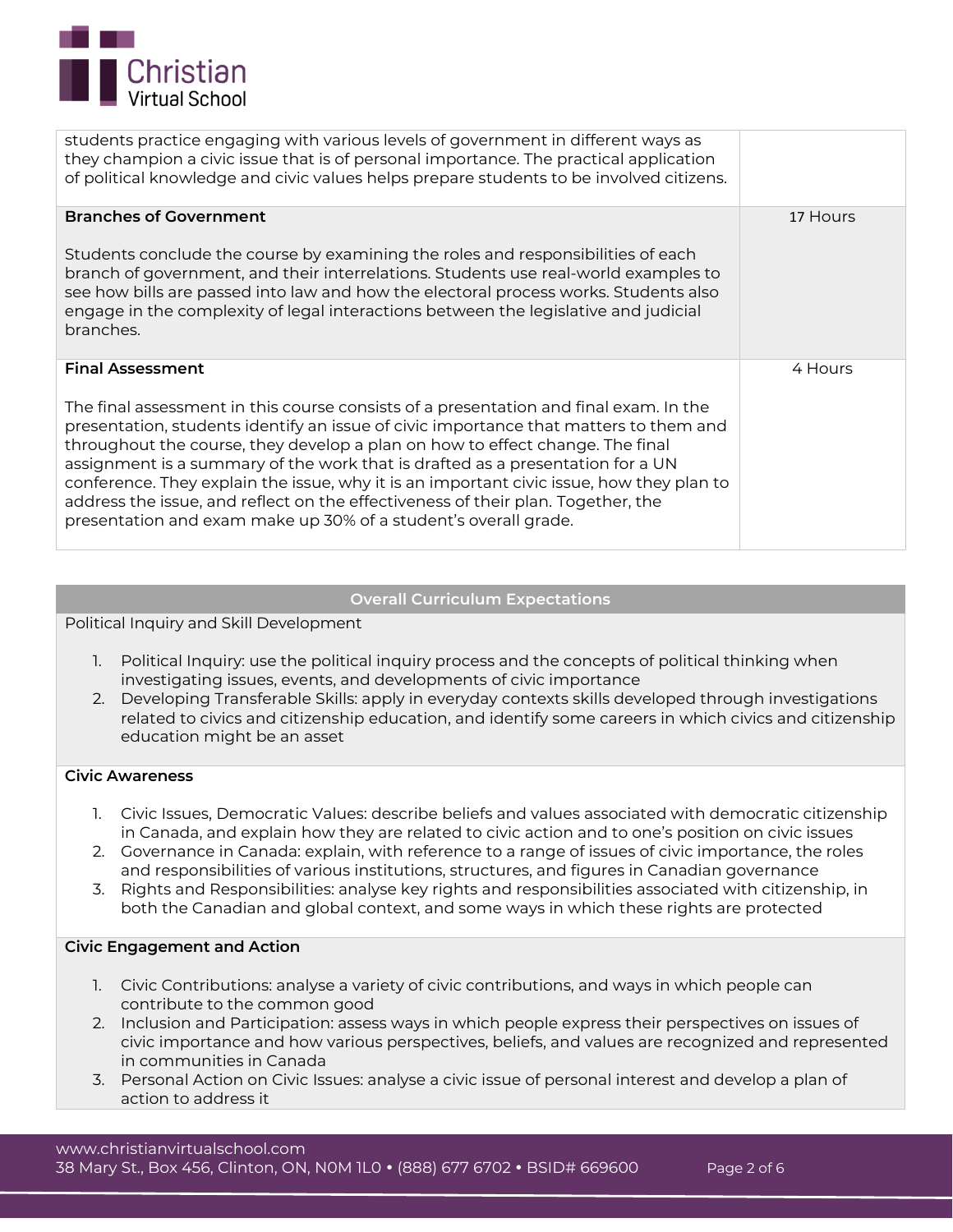

## **Resources Required**:

This course is entirely online and does not require nor rely on any textbook. The materials required for the course are:

- A smart phone, camera, or similar device to record video and sound,
- A scanner, smart phone camera, or similar device to upload handwritten or hand-drawn work,
- Online access to third party software.

# **Teaching and Learning Strategies**:

The Canadian and world studies courses prepare students for a life of responsible citizenship. Students are trained to think critically about events as they are experienced in daily life. One of the goals of the politics courses is to help students develop a sense of responsibility. At their own pace, students will work towards:

- developing an understanding of how to influence change within the diverse communities to which they belong, and of how individuals and groups can participate in action that promotes change;
- analysing current political issues, and assessing methods and processes that can be used to influence relevant political systems to act for the common good;
- assessing the power and influence of different people involved in civic issues, using political perspective;
- developing a respect and appreciation for different points of view on various political issues.

## **Assessment and Evaluation Strategies**

Every student attending Christian Virtual School is unique. We believe each student must have the opportunities to achieve success according to their own interests, abilities, and goals. Like the Ministry of Education, we have defined high expectations and standards for graduation, while introducing a range of options that allow students to learn in ways that suit them best and enable them to earn their diplomas. Christian Virtual School's Assessment, Evaluation, and Reporting Policy is based on seven fundamental principles, as outlined in the [Growing Success: Assessment,](http://www.edu.gov.on.ca/eng/policyfunding/growSuccess.pdf)  [Evaluation, and Reporting in](http://www.edu.gov.on.ca/eng/policyfunding/growSuccess.pdf) Ontario Schools document.

When these seven principles are fully understood and observed by all teachers, they guide the collection of meaningful information that helps inform instructional decisions, promote student engagement, and improve student learning. At Christian Virtual School, teachers use practices and procedures that: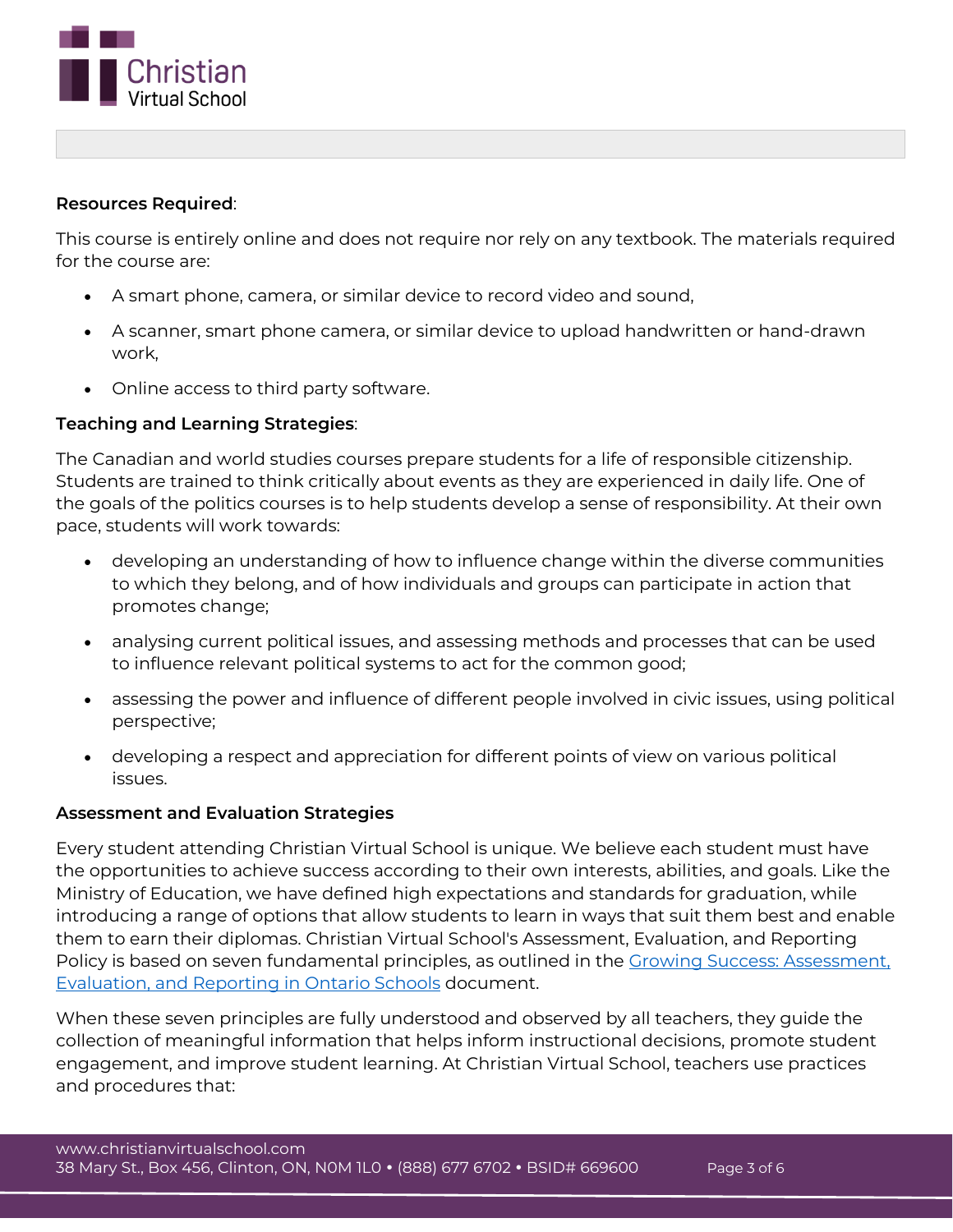

- are fair, transparent, and equitable for all students;
- support all students, including those with special education needs, those who are learning English, and those who are First Nation, Métis, or Inuit;
- are carefully planned to relate to the curriculum expectations and learning goals and, as much as possible, to the interests, learning styles and preferences, needs, and experiences of all students;
- are communicated clearly to students and parents or guardians at the beginning of the school year or course and at other appropriate points throughout the school year or course;
- are ongoing, varied in nature, and administered over a period of time to provide multiple opportunities for students to demonstrate the full range of their learning;
- provide ongoing descriptive feedback that is clear, specific, meaningful, and timely to support improved learning and achievement; and
- develop students' self-assessment skills to enable them to access their own learning, set specific goals, and plan next steps for their learning.

For more information on Christian Virtual School's assessment and evaluation strategies, you can refer to our **Assessment, Evaluation, and Reporting Policy**.

# **Program Planning Considerations**

Each of our courses have been designed by a team of educators to create an environment infused with creativity, flexibility, choice, and variety, with the goal to help every student succeed. We also take into consideration several topics that span disciplines and ensure we incorporate these into each of our courses.

# **Program Planning Considerations**

## **Students with Special Needs**

Christian Virtual School is committed to ensuring that all students are provided with the learning opportunities and supports they require to succeed. Our courses are made to offer flexible, personalized learning experiences. By maintaining an asynchronous model, students can move through their courses at their own pace, ensuring they are able to take the time they need to understand concepts or work with their teacher if they hit roadblocks. Christian Virtual School courses also incorporate choice, allowing students to submit work in a variety of mediums or formats to communicate their ideas.

In addition to the flexibility built into the courses, Christian Virtual School will implement the accommodations that are listed in a student's Individual Education Plan (IEP) that are applicable to the online learning environment. In these cases, the learning expectations will be the same as or similar to the expectations outlined in the curriculum document but supports will be provided to help students achieve those expectations. Common accommodations in the environment are reducing the workload, simplifying tasks and materials, providing extra time for tests and exams, allowing scribing or the use of specialized equipment, and not deducting marks for spelling.

## **English Language Learners**

Although all our courses are only offered in English at this time, Christian Virtual School welcomes students learning the English language. Students do need to meet a baseline proficiency level to access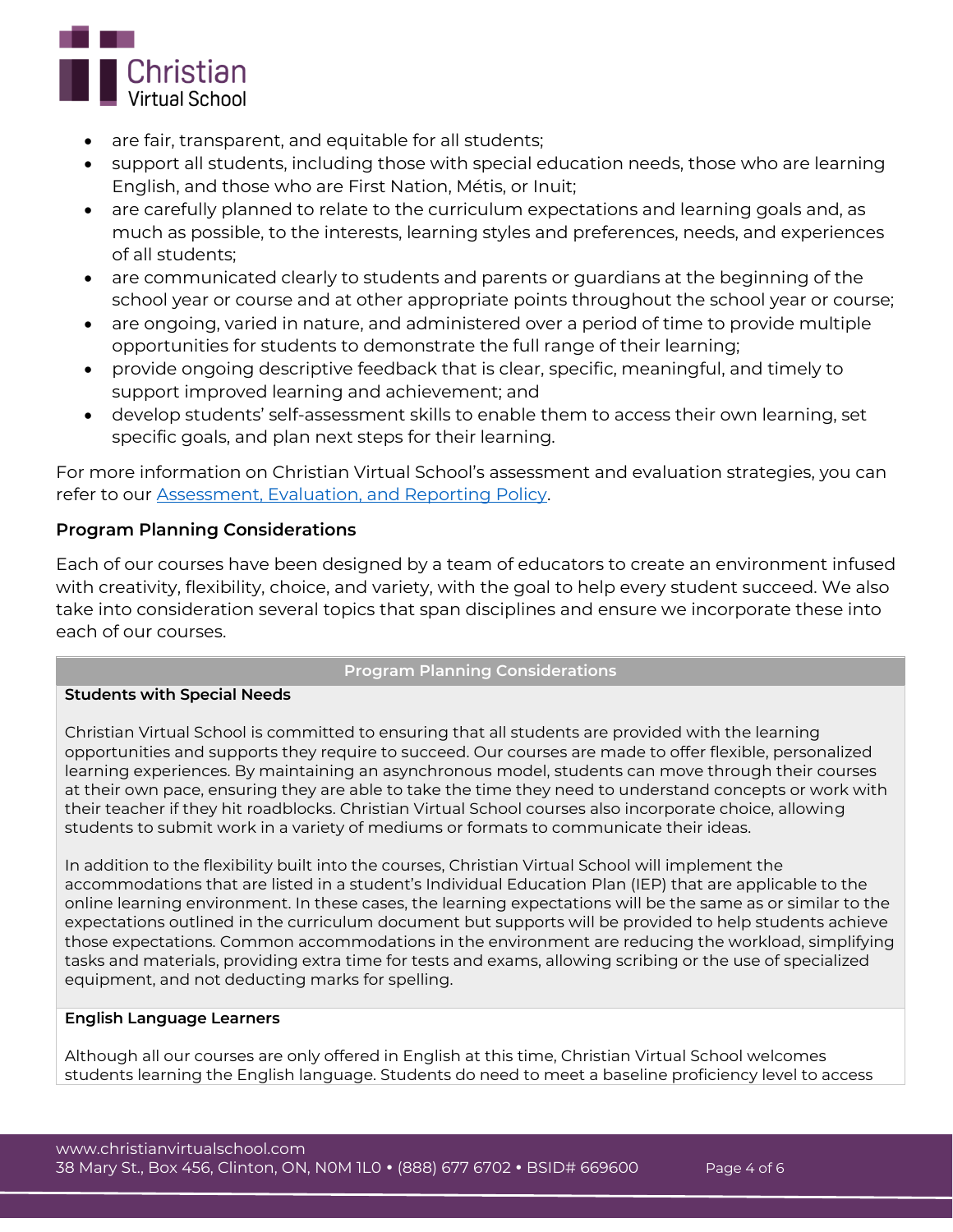

the content, but Christian Virtual School teachers are responsible for helping students develop their English literacy skills no matter the course they are enrolled in.

Upon enrollment, students are asked if they would like to provide information about their English language background, and this information is used by our teachers to help them adjust their instruction and suggest accommodations within the courses. English language learners are encouraged to reach out to their teacher or the Christian Virtual School administration to talk about the accommodation options in their courses so that the appropriate opportunities are given to everyone.

## **Environmental Education**

Christian Virtual School operates with 5 cores values: responsibility, perseverance, integrity, compassion, and community. These core values determine our business operations, as well as exemplify what we, as educations, want to instill in our students. Environmental education, among other causes, are important to us as a school and we strive to promote learning about these issues and solutions within our courses. We work to educate students on the environment, its threats, and the importance of sustainability. We also work to inspire students to make an impact within their community and identify an alignment between their passions and the local, or global, needs.

Environmental education is woven throughout our course content, across all disciplines. Depending on the course and subject matter, this education can be subtle or explicit, but the goal is to ensure that students have the opportunity to acquire the knowledge, skills, perspective and practices needed to become an environmentally literate citizen.

#### **Equity and Inclusive Education**

Christian Virtual School stands on the belief that every person is unique and, regardless of ancestry, culture, ethnicity, sex, physical or intellectual ability, race, religion, sexual orientation, socio-economic status, or other similar factor, they are to be welcomed, included, accepted, treated fairly, and respected. As a school, we teach students about multiple worldviews, how to identify and acknowledge similarities and differences, and how to communicate with others in an inclusive, kind, loving, and compassionate way.

Diversity is valued at Christian Virtual School, and it is our goal to ensure all members of the community feel safe, comfortable, and accepted. Our courses are written to draw attention to the contributions of men and woman alike, the different perspectives of various cultural, religious, and racial communities, and the beliefs and practices of First Nations, Métis, and Inuit peoples, to showcase a wide range of backgrounds and allow all of our students to see themselves reflected in the curriculum.

As a school, we see and recognize the diversity of families, children, and people in the world in need of Christ's love. We work every day to spread the love and acceptance of Christ.

#### **Financial Literacy Education**

Whenever possible, Christian Virtual School emphasizes the importance of financial literacy. Making financial decisions has become an increasingly complex task, and students need to have knowledge in many areas and a wide range of skills in order to make informed decisions about financial matters. In addition to the concrete skills of numeracy and finances from a mathematical point of view, students need to develop an understanding of the economic forces and ways in which they can respond to those influences.